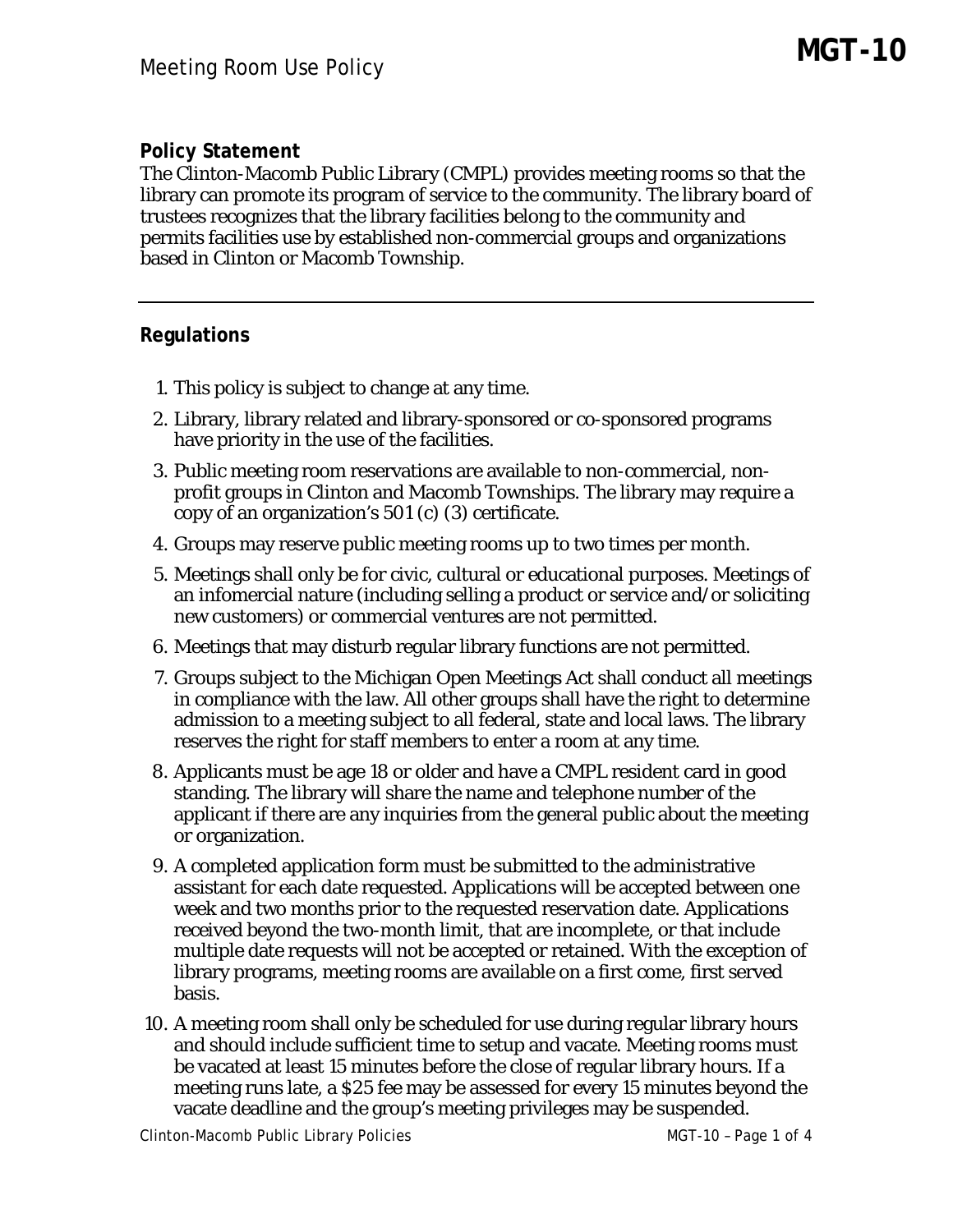- 11. Cancellations without 24-hour notice or failure to show for a reserved room may result in the suspension of a group's meeting privileges.
- 12. Any application may be rejected, or any previously granted permission may be withdrawn, at the discretion of the library director or staff member authorized by the library director.
- 13. A meeting may be cancelled in accordance with library policies for temporary closures or emergency procedures.
- 14. All room setup, amenities and equipment needs shall be indicated on the application form. Last minute changes may not be accommodated.
- 15. Permission to meet at the library does not constitute the library's endorsement of a group's policies or beliefs. The reservation of a specific meeting room, or portion thereof, does not entitle the group to the use of any other room in the library.
- 16. A group shall not use the library's name for any purpose other than to indicate the location of the meeting. The name, address, telephone, or email address of the library shall not be used as the address, information/registration contact source or headquarters for any group using the library for meeting purposes, the only exception being the Friends of the Library.
- 17. Any publicity regarding meetings held at the library must contain the following statement: "This program is neither sponsored nor endorsed by the Clinton-Macomb Public Library."
- 18. Any publicity designed for an audience beyond the members of the group must be approved in advance by the library's administrative assistant.
- 19. Literature may be distributed during the meeting, but commercial advertising, such as coupons or testimonials, will not be permitted.
- 20. Groups may charge fees for learning materials, course credits or food service not used as a fund-raiser; admission charges are prohibited.
- 21. The library prohibits the sale of merchandise and other fundraising activities for non-library purposes on library property. The only merchandising and fundraising activities permitted are library-sponsored activities or activities permitted by contract with the library. Any sale or activity must be requested in writing and approved in advance by the library director.
- 22. Food is permitted during a meeting but no cooking facilities are available. The group is responsible for cleanup and must bring its own supplies (coffee cups, napkins, etc).
- 23. Alcoholic beverages are prohibited in or on library property without advance approval by the library board of trustees.
- 24. The use of candles or other incendiary objects is prohibited.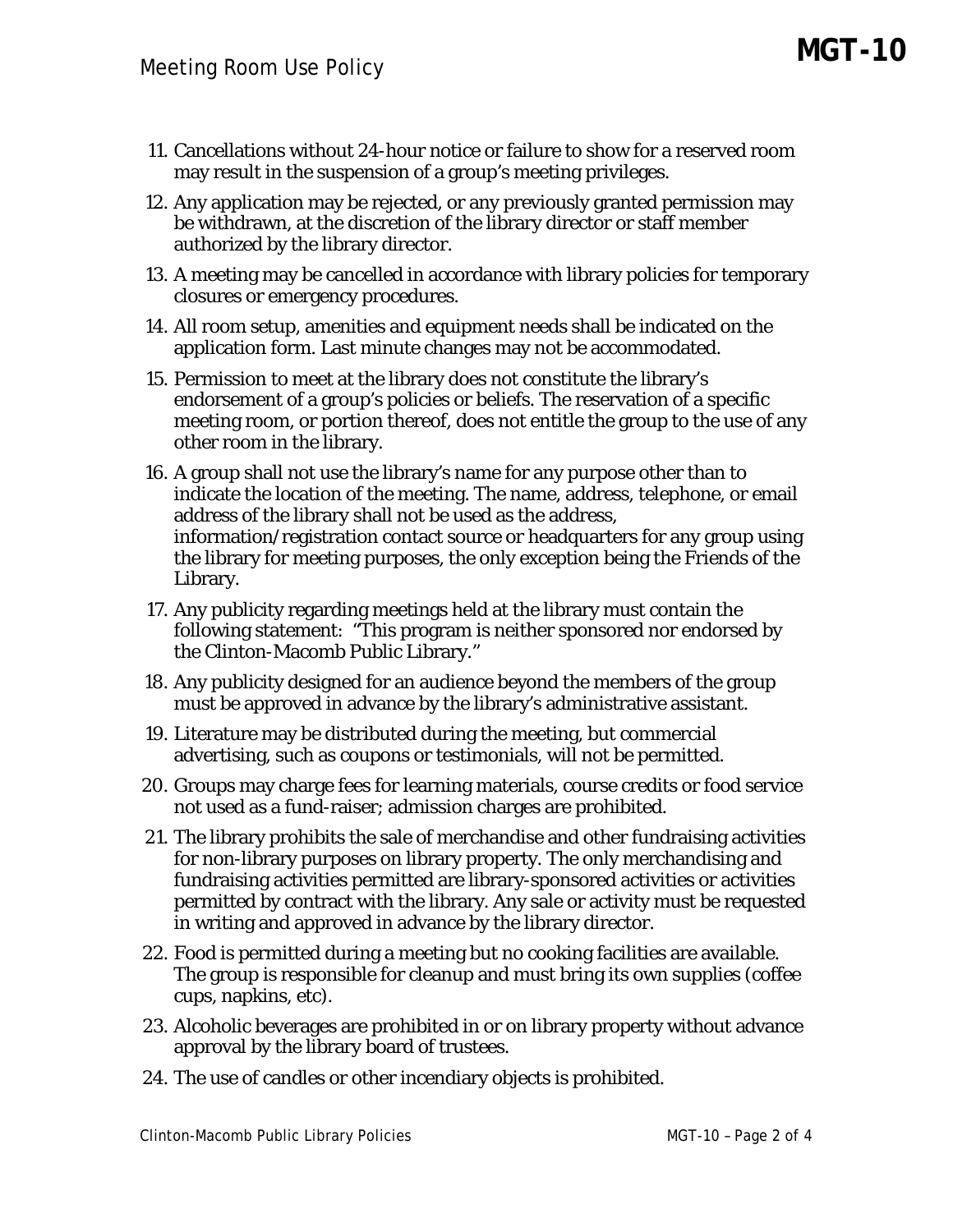- 25. Taping, stapling or tacking of materials to the walls or other furnishings is prohibited.
- 26. Library staff will unlock a room for any member of a group even if the responsible party is not present. A key to a room may be obtained by any member of the group with a valid library card.
- 27. The facility must be left in the same condition it was prior to the meeting. If special cleaning or re-arranging of the facility for any reason is needed, the responsible party indicated on the meeting room application may be charged a minimum of \$50.
- 28. Use of any kind of equipment not supplied by the library is prohibited without the advance written approval of the library director, associate director, branch manager or administrative assistant.
- 29. Directions for technology use will be provided in the meeting room as well as at the nearest service desk. Library staff will provide basic technology assistance, within reason, with library-provided equipment.
- 30. All users of library facilities agree to comply with all applicable laws and local ordinances.
- 31. The responsible party must make program attendees aware of the library's policy and its regulations.
- 32. All groups using a room must be under adequate adult supervision with an adult in attendance at all times. The supervising adult must accept responsibility for the repair or replacement of any damaged facilities or equipment.
- 33. Meeting room capacity is indicated on the application form. The supervising or responsible adult shall comply with capacity limits and/or local fire department occupancy regulations.
- 34. The library shall not be held liable for any injury sustained or damage done that is related to the use/misuse of equipment or facilities.
- 35. No tipping or other payment or compensation to library personnel is permitted.
- 36. Reservations are not considered confirmed without the approval of the administrative assistant. Any exceptions must be requested in writing and approved in advance by the library director.
- 37. Failure to comply with the terms of this policy may result in a forfeiture of meeting room privileges as determined by the library director.
- 38. A customer or group whose privileges have been suspended or revoked may have the decision reviewed by the board of trustees.